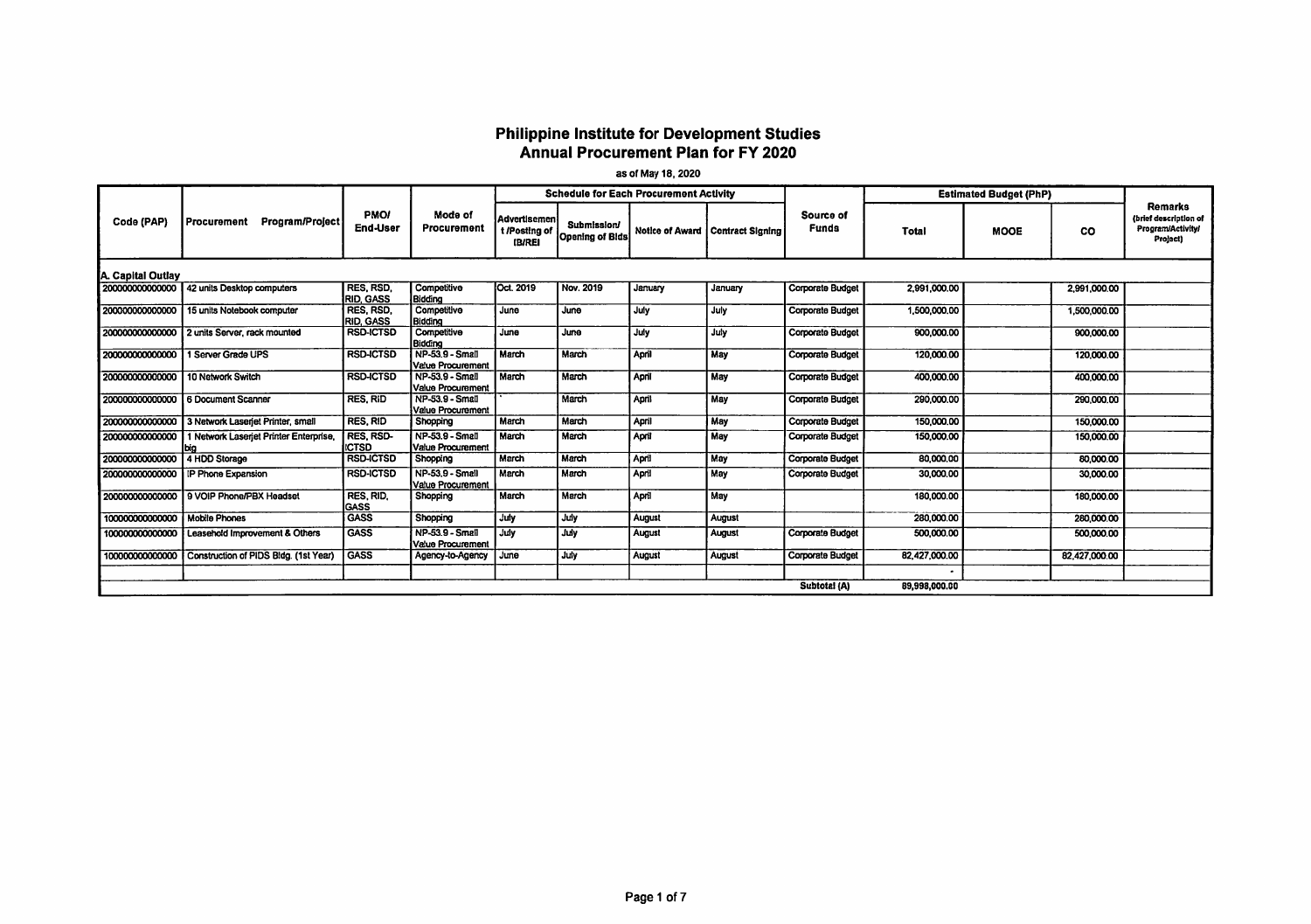|                                   |                                                                 |                                                |                                                                  |                                                       |                                       | <b>Schedule for Each Procurement Activity</b> |                                           |                           |              | <b>Estimated Budget (PhP)</b> |           |                                                                                 |
|-----------------------------------|-----------------------------------------------------------------|------------------------------------------------|------------------------------------------------------------------|-------------------------------------------------------|---------------------------------------|-----------------------------------------------|-------------------------------------------|---------------------------|--------------|-------------------------------|-----------|---------------------------------------------------------------------------------|
| Code (PAP)                        | Procurement Program/Project                                     | <b>PMOI</b><br><b>End-User</b>                 | Mode of<br><b>Procurement</b>                                    | <b>Advertisemen</b><br>t /Posting of<br><b>IB/REI</b> | Submission/<br><b>Opening of Bids</b> |                                               | <b>Notice of Award   Contract Signing</b> | Source of<br><b>Funds</b> | Total        | <b>MOOE</b>                   | <b>CO</b> | <b>Remarks</b><br>(brief description of<br><b>Program/Activity/</b><br>Project) |
|                                   | B. Supplies, Materials, and Semi-Expendable Equipment           |                                                |                                                                  |                                                       |                                       |                                               |                                           |                           |              |                               |           |                                                                                 |
| 200000000000000   Office Supplies |                                                                 | GASS, RES.<br>PASCN, RSD,<br><b>RID</b>        | NP-53.5 Agency-to- N/A<br>Agency                                 |                                                       | <b>N/A</b>                            | <b>N/A</b>                                    | monthly                                   | Corporate Budget          | 1,104,400.00 | 1,104,400.00                  |           |                                                                                 |
|                                   |                                                                 |                                                | Shopping                                                         | <b>N/A</b>                                            | <b>N/A</b>                            | <b>N/A</b>                                    | monthly                                   | Corporate Budget          |              |                               |           |                                                                                 |
|                                   | 200000000000000 Semi-Expendable Equipment                       | GASS, RES,<br>PASCN, RSD,<br>RID               | Shopping                                                         | <b>N/A</b>                                            | <b>N/A</b>                            | <b>N/A</b>                                    | quarterly                                 | Corporate Budget          | 441,700.00   | 441,700.00                    |           |                                                                                 |
|                                   | 200000000000000 Semi-Expendable books                           | <b>RID</b>                                     | <b>NP-53.9 - Small</b><br>Value Procurement                      | <b>N/A</b>                                            | <b>N/A</b>                            | <b>N/A</b>                                    | quarterly                                 | Corporate Budget          | 135,740.00   | 135,740.00                    |           |                                                                                 |
| 200000000000000                   | IT Hardware and Software (IT-related                            | <b>RSD-ICTSD</b>                               | NP-53.9 - Small                                                  | <b>N/A</b>                                            | <b>N/A</b>                            | <b>N/A</b>                                    | quarterly                                 | <b>Corporate Budget</b>   | 495,000.00   | 495,000.00                    |           |                                                                                 |
| 20000000000000                    | software, maintenance support, etc)<br>Fuel, Oil and Lubricants | <b>GASS, RES</b><br>PASCN, RSD.<br><b>RID</b>  | Value Procurement<br><b>NP-53.9 - Small</b><br>Value Procurement | <b>N/A</b>                                            | <b>N/A</b>                            | <b>N/A</b>                                    | monthly                                   | Corporate Budget          | 524,700.00   | 524,700.00                    |           |                                                                                 |
|                                   |                                                                 |                                                |                                                                  |                                                       |                                       |                                               |                                           | Subtotal (B)              | 2,701,540.00 |                               |           |                                                                                 |
|                                   | C. Printing, Lay-outing, Binding, & Publication                 |                                                |                                                                  |                                                       |                                       |                                               |                                           |                           |              |                               |           |                                                                                 |
|                                   | 200000000000000 Printing, Lay-outing, Binding, &<br>Publication | RID-PCD                                        | <b>NP-53.9 - Small</b><br><b>Value Procurement</b>               | <b>N/A</b>                                            | <b>N/A</b>                            | <b>N/A</b>                                    | Monthly                                   | Corporate Budget          | 1,648,000.00 | 1,648,000.00                  |           |                                                                                 |
|                                   | <b>Policy Notes</b>                                             | <b>RID-PCD</b>                                 | <b>NP-53.9 - Small</b>                                           | <b>N/A</b>                                            | <b>N/A</b>                            | <b>N/A</b>                                    | Monthly                                   | <b>Corporate Budget</b>   |              |                               |           |                                                                                 |
|                                   | Development Research News                                       | <b>RID-PCD</b>                                 | NP-53.9 - Small                                                  | <b>N/A</b>                                            | <b>N/A</b>                            | <b>N/A</b>                                    | Quarterty                                 | <b>Corporate Budget</b>   |              |                               |           |                                                                                 |
|                                   | <b>Research Papers</b>                                          | <b>RID-PCD</b>                                 | NP-53.9 - Small                                                  | <b>N/A</b>                                            | <b>N/A</b>                            | <b>N/A</b>                                    | Quarterly                                 | <b>Corporate Budget</b>   |              |                               |           |                                                                                 |
|                                   | Philippine Journal of                                           | <b>RID-PCD</b>                                 | NP-53.9 - Small                                                  | Feb, Oct                                              | <b>N/A</b>                            | <b>N/A</b>                                    | Jun, Dec                                  | Corporate Budget          |              |                               |           |                                                                                 |
|                                   | <b>Books</b>                                                    | <b>RID-PCD</b>                                 | NP-53.9 - Small                                                  | Jun, Sep                                              | <b>N/A</b>                            | <b>N/A</b>                                    | Jun, Sep                                  | <b>Corporate Budget</b>   |              |                               |           |                                                                                 |
|                                   | <b>Economic Policy Monitor</b>                                  | <b>RID-PCD</b>                                 | NP-53.9 - Small                                                  | July                                                  | <b>N/A</b>                            | <b>N/A</b>                                    | Jun                                       | Corporate Budget          |              |                               |           |                                                                                 |
|                                   | <b>APPC Proceedings</b>                                         | <b>RID-PCD</b>                                 | NP-53.9 - Small                                                  | August                                                | <b>N/A</b>                            | <b>N/A</b>                                    | Apr                                       | Corporate Budget          |              |                               |           |                                                                                 |
|                                   | <b>Annual Report</b>                                            | <b>RID-PCD</b>                                 | <b>NP-53.9 - Small</b>                                           | July                                                  | <b>NIA</b>                            | <b>N/A</b>                                    | May                                       | Corporate Budget          |              |                               |           |                                                                                 |
|                                   | <b>DPRM</b> banners                                             | <b>RID</b>                                     | <b>NP-53.9 - Small</b>                                           | <b>N/A</b>                                            | <b>N/A</b>                            | <b>N/A</b>                                    | Aug, Sep                                  | <b>Corporate Budget</b>   |              |                               |           |                                                                                 |
|                                   | <b>Other Printing and Publications</b>                          | GASS, RES.<br>PASCN, RSD,                      | NP-53.9 - Small<br>Value Procurement                             | <b>N/A</b>                                            | <b>N/A</b>                            | <b>N/A</b>                                    | Quarterly                                 | <b>Corporate Budget</b>   | 287,457.00   | 287,457.00                    |           |                                                                                 |
|                                   |                                                                 |                                                |                                                                  |                                                       |                                       |                                               |                                           | Subtotal (C)              | 1,935,457.00 |                               |           |                                                                                 |
| D. Repairs and Maintenance        |                                                                 |                                                |                                                                  |                                                       |                                       |                                               |                                           |                           |              |                               |           |                                                                                 |
|                                   | 200000000000000 Building maintenance                            | <b>GASS, RES.</b><br>PASCN, RSD,<br>RID        | NP-53.9 - Small<br>Value Procurement                             | <b>NIA</b>                                            | <b>N/A</b>                            | <b>N/A</b>                                    | Quarterly                                 | Corporate Budget          | 500,000.00   | 500,000.00                    |           | as needed                                                                       |
| 200000000000000                   | Motor Vehicles maintenance and<br>repairs                       | GASS, RES,<br>PASCN, RSD,<br>RID               | NP-53.9 - Small<br>Value Procurement                             | <b>N/A</b>                                            | <b>N/A</b>                            | <b>N/A</b>                                    | Quarterly                                 | Corporate Budget          | 800,000.00   | 800,000.00                    |           | as needed                                                                       |
|                                   | 200000000000000 Other repairs and maintenance                   | GASS, RES.<br>PASCN, RSD,<br><b>RID</b>        | NP-53.9 - Small<br>Value Procurement                             | <b>N/A</b>                                            | <b>N/A</b>                            | <b>N/A</b>                                    | Quarterly                                 | <b>Corporate Budget</b>   | 274,000.00   | 274,000.00                    |           | as needed                                                                       |
|                                   |                                                                 |                                                |                                                                  |                                                       |                                       |                                               |                                           | Subtotal (D)              | 1,574,000.00 |                               |           |                                                                                 |
| E. Communication                  |                                                                 |                                                |                                                                  |                                                       |                                       |                                               |                                           |                           |              |                               |           |                                                                                 |
| 200000000000000 Telephone         |                                                                 | <b>GASS, RES.</b><br>PASCN, RSD,<br>RID        | <b>GPPB Resolution</b><br>19-2006                                | <b>N/A</b>                                            | <b>N/A</b>                            | <b>N/A</b>                                    | Monthy                                    | <b>Corporate Budget</b>   | 793,042.00   | 793,042.00                    |           |                                                                                 |
|                                   | 200000000000000 Postage and Courier Services                    | <b>GASS, RES.</b><br>PASCN, RSD,<br><b>RID</b> | NP-53.5 Agency-to- N/A<br>Agency                                 |                                                       | <b>N/A</b>                            | <b>N/A</b>                                    | Monthy                                    | Corporate Budget          | 436,200.00   | 436,200.00                    |           |                                                                                 |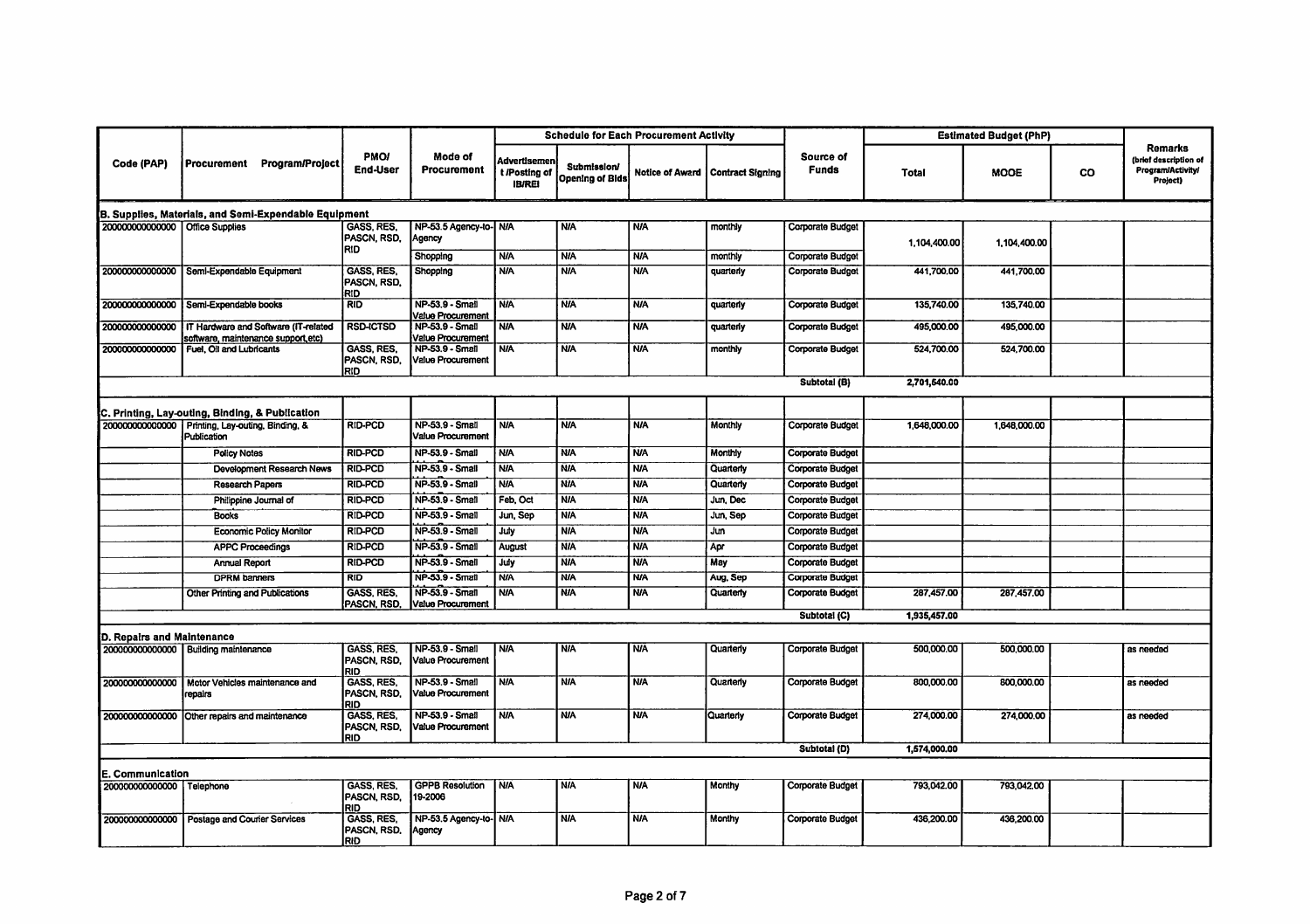|                          |                                                                                                      |                                |                                                              |                                                |                                              | <b>Schedule for Each Procurement Activity</b> |                                    |                           | <b>Estimated Budget (PhP)</b> |              |    |                                                                          |
|--------------------------|------------------------------------------------------------------------------------------------------|--------------------------------|--------------------------------------------------------------|------------------------------------------------|----------------------------------------------|-----------------------------------------------|------------------------------------|---------------------------|-------------------------------|--------------|----|--------------------------------------------------------------------------|
| Code (PAP)               | Program/Project<br>Procurement                                                                       | <b>PMOI</b><br><b>End-User</b> | Mode of<br>Procurement                                       | Advertisemen<br>t /Posting of<br><b>IB/REI</b> | <b>Submission/</b><br><b>Opening of Bids</b> |                                               | Notice of Award   Contract Signing | Source of<br><b>Funds</b> | <b>Total</b>                  | <b>MOOE</b>  | CO | <b>Remarks</b><br>(brief description of<br>Program/Activity/<br>Project) |
| 200000000000000 Internet |                                                                                                      | <b>RSD-ICTSD</b>               | NP-53.9 - Small<br>Value Procurement                         | <b>August</b>                                  | <b>N/A</b>                                   | <b>N/A</b>                                    | August                             | <b>Corporate Budget</b>   | 520,000.00                    | 520,000.00   |    | Primary and<br>Secondary Internet                                        |
|                          |                                                                                                      |                                |                                                              |                                                |                                              |                                               |                                    | Subtotal (E)              | 1,749,242.00                  |              |    |                                                                          |
| F. Subscription          |                                                                                                      |                                |                                                              |                                                |                                              |                                               |                                    |                           |                               |              |    |                                                                          |
| 200000000000000          | Subscription (ICT Software, OS<br>Licenses, etc)                                                     | <b>RSD-ICTSD</b>               | NP-53.9 - Small<br>Value Procurement                         | Feb - Oct                                      | <b>N/A</b>                                   | <b>N/A</b>                                    | Feb - Oct                          | <b>Corporate Budget</b>   | 1,900,000.00                  | 1,900,000.00 |    |                                                                          |
| 200000000000000          | Subscriptions (magazines,<br>newspapers, plagiarism software,<br>online journals, desktop publishing | <b>RID</b>                     | NP-53.9 - Small<br>Value Procurement<br>/ Direct Contracting | Jun, Oct                                       | <b>NA</b>                                    | <b>N/A</b>                                    | Jun, Oct                           | Corporate Budget          | 1,060,000.00                  | 1,060,000.00 |    |                                                                          |
| 300000000000000          | <b>Other Subscriptions</b>                                                                           | RES, AFD.<br><b>RID, RSD</b>   | NP-53.9 - Small<br><b>Value Procurement</b>                  | January                                        | <b>N/A</b>                                   | <b>N/A</b>                                    | January                            | Corporate Budget          | 1,185,023.00                  | 1,185,023.00 |    |                                                                          |
|                          |                                                                                                      |                                |                                                              |                                                |                                              |                                               |                                    | Subtotal (F)              | 4,145,023.00                  |              |    |                                                                          |
| <b>G. Utilities</b>      |                                                                                                      |                                |                                                              |                                                |                                              |                                               |                                    |                           |                               |              |    |                                                                          |
| 100000000000000 Water    |                                                                                                      | <b>GASS</b>                    | <b>GPPB Resolution</b><br>19-2006                            | <b>N/A</b>                                     | <b>INA</b>                                   | <b>N/A</b>                                    | Monthy                             | Corporate Budget          | 240,000.00                    | 240,000.00   |    |                                                                          |
| 100000000000000          | Electricity                                                                                          | <b>GASS</b>                    | <b>GPPB Resolution</b><br>19-2006                            | <b>N/A</b>                                     | <b>N/A</b>                                   | <b>N/A</b>                                    | Monthy                             | <b>Corporate Budget</b>   | 2,640,000.00                  | 2,640,000.00 |    |                                                                          |
|                          |                                                                                                      |                                |                                                              |                                                |                                              |                                               |                                    | Subtotal (G)              | 2,880,000.00                  |              |    |                                                                          |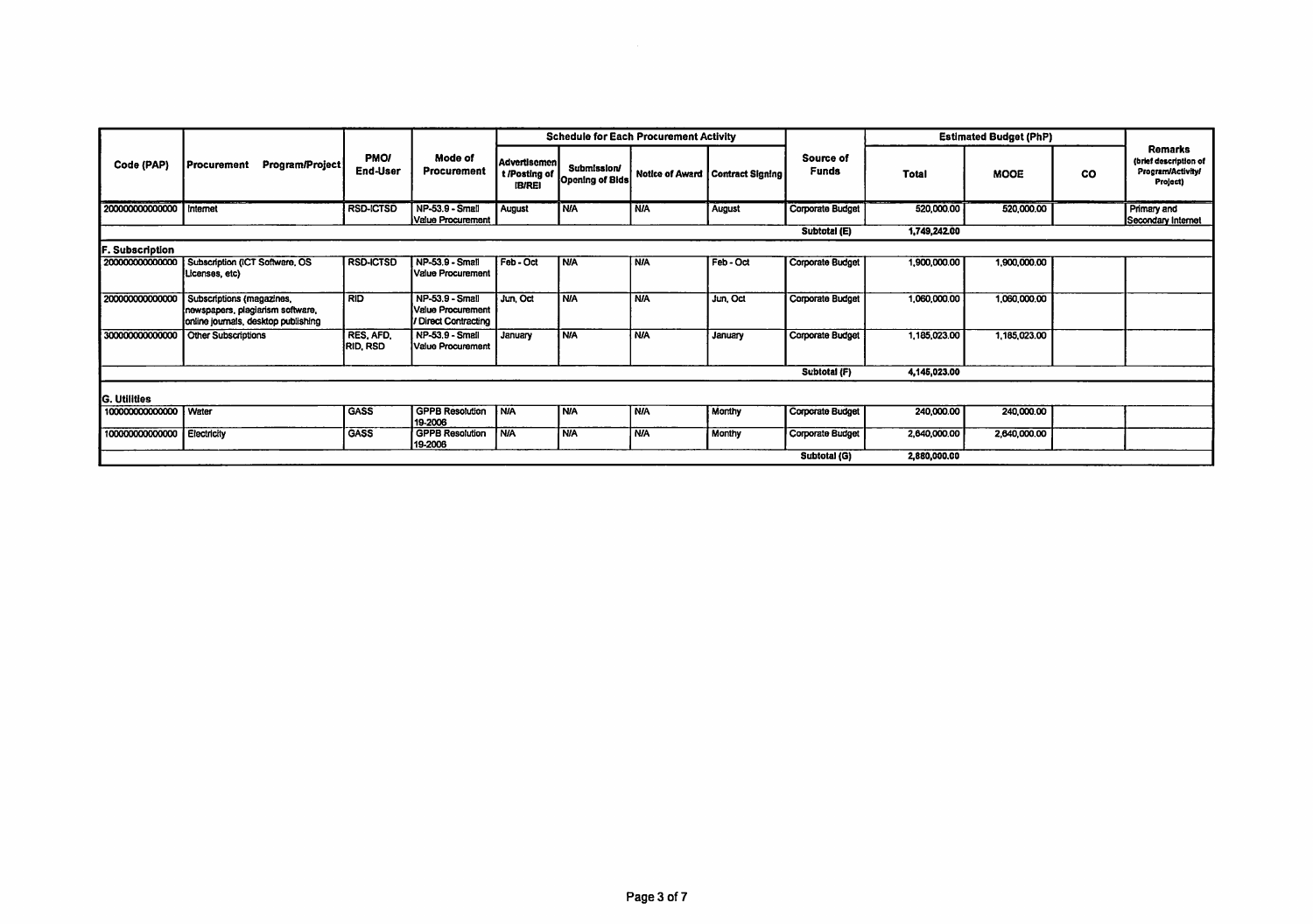|                         |                                                                                                                                               |                                                |                                                                                         |                                                |                                              | <b>Schedule for Each Procurement Activity</b> |                                    |                           |                | <b>Estimated Budget (PhP)</b> |           |                                                                                 |
|-------------------------|-----------------------------------------------------------------------------------------------------------------------------------------------|------------------------------------------------|-----------------------------------------------------------------------------------------|------------------------------------------------|----------------------------------------------|-----------------------------------------------|------------------------------------|---------------------------|----------------|-------------------------------|-----------|---------------------------------------------------------------------------------|
| Code (PAP)              | Procurement Program/Project                                                                                                                   | <b>PMOI</b><br><b>End-User</b>                 | Mode of<br><b>Procurement</b>                                                           | Advertisemen<br>t /Posting of<br><b>IB/REI</b> | <b>Submission/</b><br><b>Opening of Bids</b> |                                               | Notice of Award   Contract Signing | Source of<br><b>Funds</b> | <b>Total</b>   | <b>MOOE</b>                   | <b>CO</b> | <b>Remarks</b><br>(brief description of<br><b>Program/Activity/</b><br>Project) |
|                         | H. Training & Travelling, Seminars and Workshops, Meetings                                                                                    |                                                |                                                                                         |                                                |                                              |                                               |                                    |                           |                |                               |           |                                                                                 |
|                         | 200000000000000 Travel costs (air, land travel, and hotel GASS, RES,<br>accomodation) for PIDS staff attending PASCN, RSD,<br>regional events | <b>RID</b>                                     | NP-53.9 - Small<br>Value Procurement                                                    | <b>N/A</b>                                     | <b>N/A</b>                                   | <b>N/A</b>                                    | Monthy                             | <b>Corporate Budget</b>   | 4,211,265.00   | 4,211,265.00                  |           | Airfares.<br>transportations, and<br>others                                     |
|                         |                                                                                                                                               |                                                | NP-53.10 Lease of<br>Real Property and<br>Venue                                         |                                                |                                              |                                               |                                    |                           |                |                               |           |                                                                                 |
| 200000000000000         | Training expenses                                                                                                                             | <b>GASS, RES.</b><br>PASCN, RSD,<br><b>RID</b> | NP-53.9 - Small<br>Value Procurement<br>NP-53.10 Lease of<br>Real Property and<br>Venue | <b>N/A</b>                                     | <b>N/A</b>                                   | <b>N/A</b>                                    | Monthy                             | <b>Corporate Budget</b>   | 702,500.00     | 702,500.00                    |           |                                                                                 |
|                         | <b>Annual Public Policy</b>                                                                                                                   | <b>RID-PA</b>                                  |                                                                                         |                                                |                                              |                                               |                                    |                           |                |                               |           |                                                                                 |
| 200000000000000         | <b>7MBPS internet</b><br>connection                                                                                                           | <b>RID-PA</b>                                  | <b>NP-53.9 - Small</b><br>Value Procurement                                             | <b>N/A</b>                                     | <b>N/A</b>                                   | <b>N/A</b>                                    | 3rd Quarter                        | <b>Corporate Budget</b>   | 17,500.00      | 17,500.00                     |           |                                                                                 |
| 200000000000000         | Office supplies/kits (IDs,<br>handouts, envelopes, and                                                                                        | <b>RID-PA</b>                                  | Shopping/SVP                                                                            | <b>N/A</b>                                     | <b>N/A</b>                                   | <b>N/A</b>                                    | 3rd Quarter                        | <b>Corporate Budget</b>   | 20,000.00      | 20,000.00                     |           |                                                                                 |
| 200000000000000         | printing of conference<br>Promotional videos, on-<br>the-day video coverage,<br>and post-AVP                                                  | <b>RID-PA</b>                                  | <b>NP-53.9 - Small</b><br>Value Procurement                                             | <b>N/A</b>                                     | <b>N/A</b>                                   | <b>N/A</b>                                    | 3rd Quarter                        | Corporate Budget          | 100,000.00     | 100,000.00                    |           |                                                                                 |
| 200000000000000         | Rapporteurial services<br>for APPC proceedings                                                                                                | <b>RID-PA</b>                                  | NP-53.9 - Small<br>Value Procurement                                                    | <b>N/A</b>                                     | <b>N/A</b>                                   | <b>N/A</b>                                    | 3rd Quarter                        | <b>Corporate Budget</b>   | 40,000.00      | 40,000.00                     |           |                                                                                 |
| 20000000000000          | <b>PIDS Public Seminars</b>                                                                                                                   | <b>RID-PA</b>                                  | <b>NP-53.9 - Small</b><br>Value Procurement                                             | <b>N/A</b>                                     | <b>N/A</b>                                   | <b>N/A</b>                                    | 4th quarter                        | <b>Corporate Budget</b>   | 42,000.00      | 42,000.00                     |           |                                                                                 |
| 20000000000000          | Travelling Expenses (team bldg)                                                                                                               | <b>GASS</b>                                    | NP-53.9 - Small<br>Value Procurement                                                    | <b>N/A</b>                                     | <b>N/A</b>                                   | <b>N/A</b>                                    | 2nd Quarter                        | Corporate Budget          | 700,000.00     | 700,000.00                    |           |                                                                                 |
|                         | 200000000000000 Training/Seminar Expenses (team<br>bidg)                                                                                      | <b>GASS</b>                                    | <b>NP-53.9 - Small</b><br>Value Procurement                                             | <b>N/A</b>                                     | <b>N/A</b>                                   | <b>N/A</b>                                    | 2nd Quarter                        | Corporate Budget          | 600,000.00     | 600,000.00                    |           |                                                                                 |
| 100000000000000         | <b>Major Events</b><br>(Anniv/Parangal/Testimonial/Yearend)                                                                                   | <b>GASS</b>                                    | NP-53.9 - Small<br>Value Procurement                                                    | <b>N/A</b>                                     | <b>N/A</b>                                   | <b>N/A</b>                                    | 3rd Quarter                        | <b>Corporate Budget</b>   | 1,362,000.00   | 1,362,000.00                  |           |                                                                                 |
|                         |                                                                                                                                               |                                                |                                                                                         |                                                |                                              |                                               |                                    | Subtotal (H)              | 7,795,265.00   |                               |           |                                                                                 |
| <b>General Services</b> |                                                                                                                                               |                                                |                                                                                         |                                                |                                              |                                               |                                    |                           |                |                               |           |                                                                                 |
|                         | 100000000000000 Janitorial Services                                                                                                           | <b>GASS</b>                                    | Competitive<br>Bidding                                                                  | June                                           | June                                         | July                                          | July                               | <b>Corporate Budget</b>   | 1,096,000.00   | 1,096,000,00                  |           |                                                                                 |
| 100000000000000         | Security Services                                                                                                                             | <b>GASS</b>                                    | Competitive<br>Biddina                                                                  | June                                           | June                                         | July                                          | July                               | <b>Corporate Budget</b>   | 2,987,000.00   | 2,987,000.00                  |           |                                                                                 |
|                         |                                                                                                                                               |                                                |                                                                                         |                                                |                                              |                                               |                                    | Subtotal (I)              | 4,083,000.00   |                               |           |                                                                                 |
| I. Rent                 |                                                                                                                                               |                                                |                                                                                         |                                                |                                              |                                               |                                    |                           |                |                               |           |                                                                                 |
| 100000000000000         | Rental/Lease of Lot                                                                                                                           | GASS                                           | Agency-to-Agency                                                                        | <b>N/A</b>                                     | <b>N/A</b>                                   | <b>N/A</b>                                    | February                           | Corporate Budget          | 72,576,000.00  | 72,576,000.00                 |           |                                                                                 |
| 100000000000000         | Rental/Lease of Office Space                                                                                                                  | <b>GASS</b>                                    | NP-53.10 Lease of<br>Real Property and<br>Venue                                         | <b>N/A</b>                                     | <b>N/A</b>                                   | <b>N/A</b>                                    | June                               | Corporate Budget          | 32,000,000.00  | 32,000,000.00                 |           | <b>Existing contract</b>                                                        |
|                         |                                                                                                                                               |                                                |                                                                                         |                                                |                                              |                                               |                                    | Subtotal (J)              | 104,576,000.00 |                               |           |                                                                                 |
| K. Other Expenses       |                                                                                                                                               |                                                |                                                                                         |                                                |                                              |                                               |                                    |                           |                |                               |           |                                                                                 |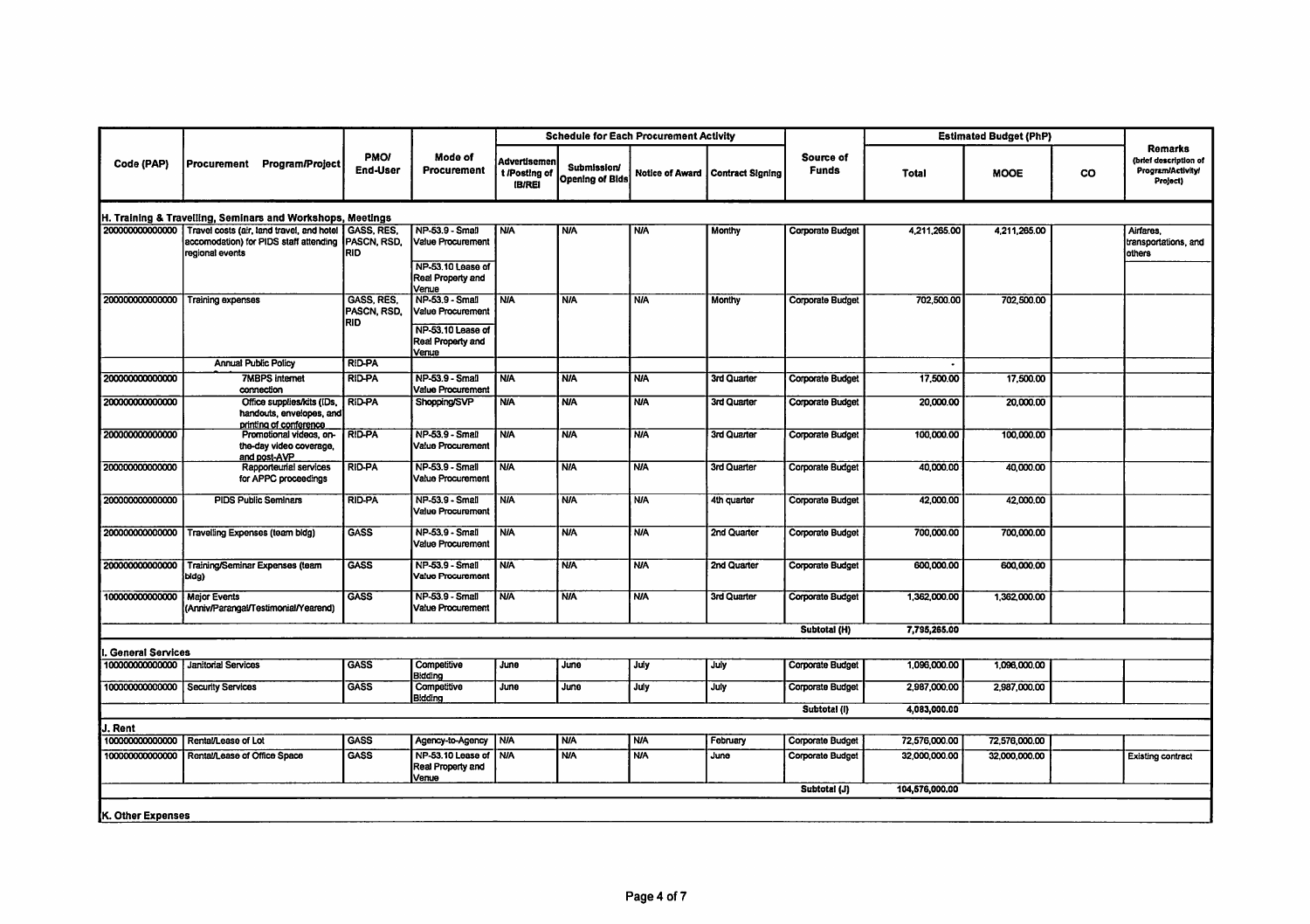|                                  |                                                                                                                                                              |                                                |                                                                                      | <b>Schedule for Each Procurement Activity</b><br><b>Estimated Budget (PhP)</b> |                                              |            |                                    |                           |              |              |           |                                                                                 |
|----------------------------------|--------------------------------------------------------------------------------------------------------------------------------------------------------------|------------------------------------------------|--------------------------------------------------------------------------------------|--------------------------------------------------------------------------------|----------------------------------------------|------------|------------------------------------|---------------------------|--------------|--------------|-----------|---------------------------------------------------------------------------------|
| Code (PAP)                       | Procurement Program/Project                                                                                                                                  | <b>PMOI</b><br><b>End-User</b>                 | Mode of<br><b>Procurement</b>                                                        | Advertisemen<br>t /Posting of<br><b>IB/REI</b>                                 | <b>Submission/</b><br><b>Opening of Bids</b> |            | Notice of Award   Contract Signing | Source of<br><b>Funds</b> | <b>Total</b> | <b>MOOE</b>  | <b>CO</b> | <b>Remarks</b><br>(brief description of<br><b>Program/Activity/</b><br>Project) |
| 20000000000000                   | <b>Representation Expenses</b>                                                                                                                               | <b>GASS, RES</b><br>PASCN, RSD,<br>RID         | NP-53.9 - Small<br>Value Procurement                                                 | <b>N/A</b>                                                                     | <b>N/A</b>                                   | N/A        | Monthy                             | <b>Corporate Budget</b>   | 2,448,650.00 | 2,448,650.00 |           | as needed                                                                       |
|                                  | 100000000000000 Athletic and Cultural Program                                                                                                                | <b>GASS</b>                                    | NP-53.9 - Small<br><b>Value Procurement</b>                                          | <b>N/A</b>                                                                     | <b>N/A</b>                                   | <b>N/A</b> | 3rd Quarter                        | <b>Corporate Budget</b>   | 162,000.00   | 162,000.00   |           |                                                                                 |
| 200000000000000                  | Miscellaneous (including extraordinary<br>expenses)                                                                                                          | <b>GASS, RES.</b><br>PASCN, RSD,<br><b>RID</b> | NP-53.9 - Small<br>Value Procurement                                                 | <b>N/A</b>                                                                     | <b>N/A</b>                                   | <b>N/A</b> | Monthy                             | <b>Corporate Budget</b>   | 519.025.00   | 519.025.00   |           | as needed                                                                       |
| 100000000000000 Advertising      |                                                                                                                                                              | <b>GASS</b>                                    | <b>NP-53.9 - Small</b><br>Value Procurement                                          | <b>N/A</b>                                                                     | <b>N/A</b>                                   | <b>N/A</b> | Monthy                             | <b>Corporate Budget</b>   | 10,000.00    | 10,000.00    |           |                                                                                 |
|                                  | 100000000000000 Fidelity Bond Premium                                                                                                                        | <b>GASS</b>                                    | Agency-to-Agency                                                                     | <b>N/A</b>                                                                     | <b>N/A</b>                                   | <b>N/A</b> | Monthy                             | <b>Corporate Budget</b>   | 120,000.00   | 120,000.00   |           |                                                                                 |
| 100000000000000                  | Insurance                                                                                                                                                    | <b>GASS</b>                                    | Agency-to-Agency                                                                     | <b>N/A</b>                                                                     | <b>NIA</b>                                   | <b>N/A</b> | <b>NA</b>                          | <b>Corporate Budget</b>   | 655,000.00   | 655,000.00   |           | as needed                                                                       |
| 100000000000000                  | Taxes, Duties and Licenses (vehicle<br>registration & DST)                                                                                                   | <b>GASS</b>                                    | Agency-to-Agency                                                                     | <b>N/A</b>                                                                     | <b>N/A</b>                                   | <b>N/A</b> | <b>N/A</b>                         | Corporate Budget          | 2,342,000.00 | 2,342,000.00 |           | as needed                                                                       |
|                                  |                                                                                                                                                              |                                                |                                                                                      |                                                                                |                                              |            |                                    | Subtotal (K)              | 6,266,675.00 |              |           |                                                                                 |
|                                  | L. Professional/Consulting Services (COB)                                                                                                                    |                                                |                                                                                      |                                                                                |                                              |            |                                    |                           |              |              |           |                                                                                 |
| 100000000000000   Legal Services |                                                                                                                                                              | <b>GASS</b>                                    | NP-53.5 Agency-to- March<br>Agency                                                   |                                                                                | March                                        | April      | April                              | Corporate Budget          | 300,000.00   | 300,000.00   |           |                                                                                 |
|                                  | 100000000000000 Auditing Services                                                                                                                            | <b>GASS</b>                                    | NP-53.5 Agency-to- N/A<br>Agency                                                     |                                                                                | <b>N/A</b>                                   | <b>N/A</b> | <b>Monthy</b>                      | <b>Corporate Budget</b>   | 3,379,000.00 | 3,379,000.00 |           |                                                                                 |
|                                  | 200000000000000 Consultantancy Services (including<br>Reviewers, Editors, etc.)                                                                              | <b>RES</b>                                     | Competetive<br>Biddina/ NP-53.9 -<br>Small Value<br>Procurement/<br>Agency-to-Agency |                                                                                |                                              |            | Mar-Sep                            |                           | 6,043,800.00 | 6.043.800.00 |           |                                                                                 |
| 200000000000000                  | Consultancy for the<br>Assessment of the<br>Implementation of the Tertiary<br><b>Education Subsidy under the</b><br>Universal Access to Quality              | <b>RES</b>                                     | Small Value<br>Procurement                                                           | Feb                                                                            | Feb                                          | Mar        | Mar                                | <b>Corporate Budget</b>   | 557,500.00   | 557,500.00   |           |                                                                                 |
| 200000000000000                  | Survey of Local Government<br>Water Service Delivery in the<br>Philippines<br>for the in-house study on<br>"The Philippine Local<br>Government Water System" | <b>RES</b>                                     | <b>Small Value</b><br>Procurement                                                    | May                                                                            | May                                          | Jun        | Jun                                | <b>Corporate Budget</b>   | 600,000.00   | 600,000.00   |           |                                                                                 |
| 200000000000000                  | Co- Investigator for the Impact<br>Evaluation of the Implementation<br>of the Performance-Based<br><b>Bonus</b>                                              | <b>RES</b>                                     | <b>Small Value</b><br>Procurement                                                    | May                                                                            | May                                          | Jun.       | Jun                                | <b>Corporate Budget</b>   | 600,000.00   | 600,000.00   |           |                                                                                 |
| 200000000000000                  | <b>Consultant for Cross-Border</b><br>Regulatory Issues with Digital<br>Platforms and E-commerce                                                             | <b>RES</b>                                     | <b>Small Value</b><br>Procurement                                                    | May                                                                            | May                                          | Jun        | Jun                                | <b>Corporate Budget</b>   | 600.000.00   | 600,000.00   |           |                                                                                 |
| 200000000000000                  | Research/TDAP grants                                                                                                                                         | PASCN                                          | NP-53.9 - Small<br><b>Value Procurement</b>                                          | <b>N/A</b>                                                                     | <b>N/A</b>                                   | <b>N/A</b> | Quarterly                          | <b>Corporate Budget</b>   | 800,000.00   | 800,000.00   |           |                                                                                 |
| 100000000000000                  | <b>Consultant for Property</b><br><b>Inventory System</b>                                                                                                    | <b>GASS</b>                                    | NP-53.9 - Small<br>Value Procurement                                                 | <b>N/A</b>                                                                     | <b>N/A</b>                                   | <b>N/A</b> | June                               | <b>Corporate Budget</b>   | 1,000,000.00 | 1,000,000.00 |           |                                                                                 |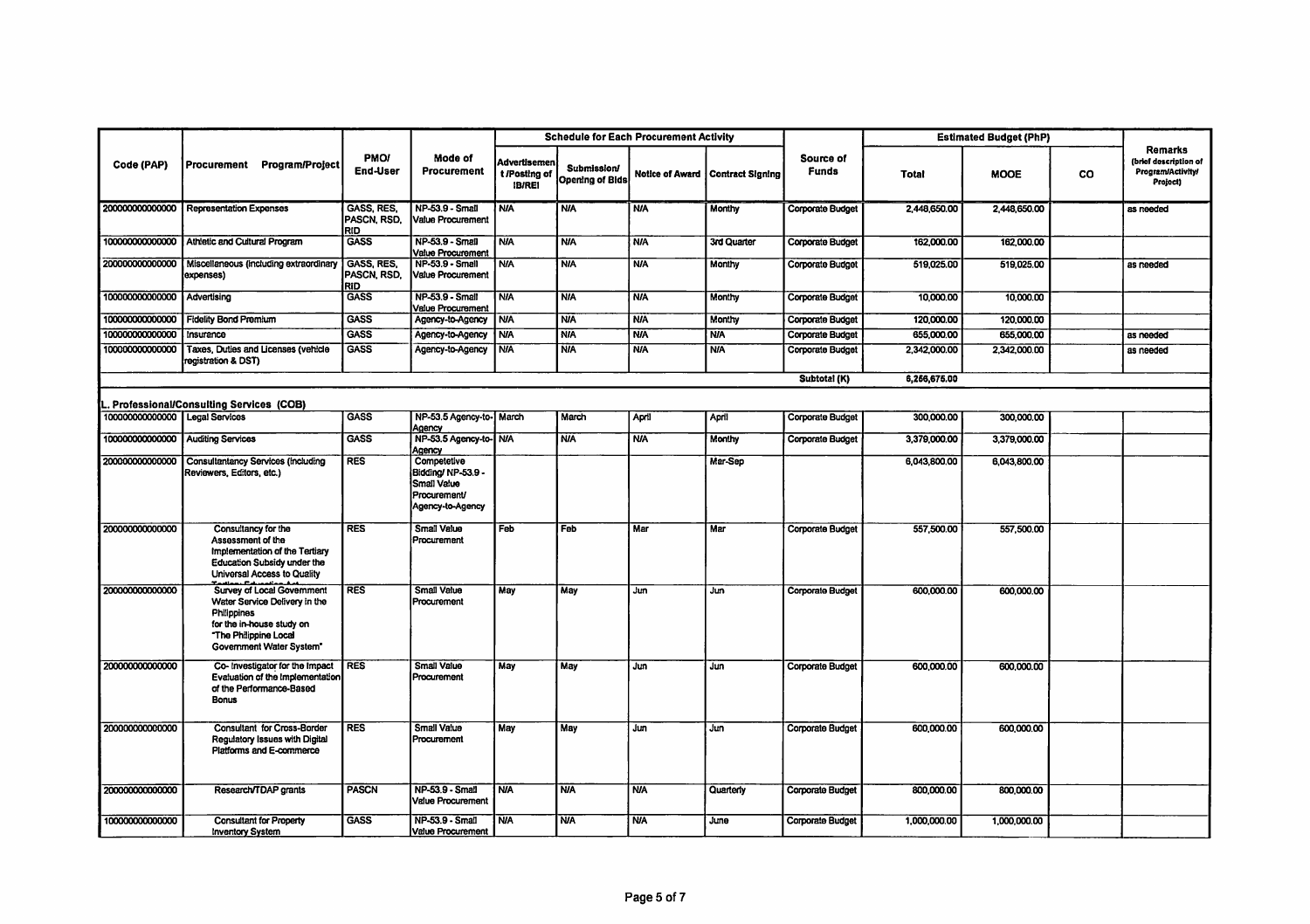|                                 |                                                                                                                                                                            |                                         |                                             | <b>Schedule for Each Procurement Activity</b>  |                                              |            |                                    |                           | <b>Estimated Budget (PhP)</b> |             |           |                                                                                 |
|---------------------------------|----------------------------------------------------------------------------------------------------------------------------------------------------------------------------|-----------------------------------------|---------------------------------------------|------------------------------------------------|----------------------------------------------|------------|------------------------------------|---------------------------|-------------------------------|-------------|-----------|---------------------------------------------------------------------------------|
| Code (PAP)                      | Procurement Program/Project                                                                                                                                                | <b>PMO/</b><br><b>End-User</b>          | Mode of<br>Procurement                      | Advertisemen<br>t /Posting of<br><b>IB/REI</b> | <b>Submission/</b><br><b>Opening of Bids</b> |            | Notice of Award   Contract Signing | Source of<br><b>Funds</b> | <b>Total</b>                  | <b>MOOE</b> | <b>CO</b> | <b>Remarks</b><br>(brief description of<br><b>Program/Activity/</b><br>Project) |
| 100000000000000                 | <b>ISO/OMS Audit</b>                                                                                                                                                       | <b>GASS</b>                             | NP-53.9 - Small<br>Value Procurement        | <b>N/A</b>                                     | <b>N/A</b>                                   | <b>N/A</b> | <b>N/A</b>                         | <b>Corporate Budget</b>   | 61,600.00                     | 61,600.00   |           | with existing contract                                                          |
| 200000000000000                 | <b>Other Professional Fees</b>                                                                                                                                             | GASS, RES,<br>PASCN, RSD,<br><b>RID</b> | NP-53.9 - Small<br>Value Procurement        | <b>N/A</b>                                     | <b>N/A</b>                                   | <b>N/A</b> | Monthy                             | Corporate Budget          | 887,600.00                    | 887,600.00  |           |                                                                                 |
|                                 | <b>DPRM-related activities</b>                                                                                                                                             |                                         |                                             |                                                |                                              |            |                                    |                           | 140,000.00                    | 140,000.00  |           |                                                                                 |
|                                 |                                                                                                                                                                            |                                         |                                             |                                                |                                              |            |                                    | Subtotal (L)              | 14,989,500.00                 |             |           |                                                                                 |
| M. Subscription (External Fund) |                                                                                                                                                                            |                                         |                                             |                                                |                                              |            |                                    |                           |                               |             |           |                                                                                 |
|                                 | 200000000000000 Subscription to webinar platform                                                                                                                           | <b>RES</b>                              | NP-53.9 - Small<br>Value Procurement        | May                                            | May                                          | May        | May                                | <b>LGSF-AM (DILG)</b>     | 195,000.00                    | 195,000.00  |           |                                                                                 |
|                                 | N. Professional/Consulting Services (External Fund)                                                                                                                        |                                         |                                             |                                                |                                              |            |                                    |                           |                               |             |           |                                                                                 |
|                                 | Assessment of the Credit Demand of<br>Small Farmers and Fisherfolk                                                                                                         | <b>RES</b>                              | NP-53.9 - Small<br>Value Procurement        | Jan                                            | Jan                                          | Feb        | Feb                                | <b>ACPC</b>               | 450,000.00                    | 450,000.00  |           |                                                                                 |
|                                 | <b>Technical Assistance to the Process</b><br>Evaluation of the Responsible<br>Parenthood and Reproductive Health<br>(RPRH) Law Implementation                             | <b>RES</b>                              | <b>NP-53.9 - Small</b><br>Value Procurement | <b>Jan</b>                                     | Jan                                          | Feb        | Feb                                | $\overline{DOH}$          | 262,500.00                    | 262,500.00  |           |                                                                                 |
|                                 | Research Assistance to the Process<br>Evaluation of Selected Programs of the<br>Department of Health (DOH): RPRH<br>Law Implementation                                     | <b>RES</b>                              | NP-53.9 - Small<br>Value Procurement        | Jan                                            | Jan                                          | Feb        | Feb                                | <b>DOH</b>                | 150,000.00                    | 150,000.00  |           |                                                                                 |
|                                 | Evaluation of the Education and<br>Communications Key Results Area of<br>the Responsible Parenthood and<br>Reproductive Health (RPRH) Law                                  | <b>RES</b>                              | NP-53.9 - Small<br>Value Procurement        | Jan                                            | Jan                                          | Feb        | Feb                                | <b>DOH</b>                | 375,000.00                    | 375,000.00  |           |                                                                                 |
|                                 | Data Collection and Management for<br>the Evaluation of Governance and<br>Financing of Reproductive Health Law<br>and National Immunization Program                        | <b>RES</b>                              | Competitive<br>Bidding                      | Jan                                            | Jan                                          | Feb        | Feb                                | <b>DOH</b>                | 240,000.00                    | 240,000,00  |           |                                                                                 |
|                                 | <b>Technical Assistance to the Process</b><br>Evaluation of the Local Service Delivery<br>Component of the Responsible<br>Parenthood and Reproductive Health<br>(RPRH) Law | <b>RES</b>                              | NP-53.9 - Small<br>Value Procurement        | Jan                                            | Jan                                          | Feb        | Feb                                | <b>DOH</b>                | 210,000.00                    | 210,000.00  |           |                                                                                 |
|                                 | <b>Technical Assistance to the Public</b><br><b>Expenditure Review for Nutrition for</b><br>Addressing the Determinants of<br>Stunting in the First 1000 Days              | <b>RES</b>                              | <b>NP-53.9 - Small</b><br>Value Procurement | May                                            | May                                          | May        | June                               | <b>UNICEF</b>             | 392,000.00                    | 392,000.00  |           |                                                                                 |
|                                 | Research Assistance to the Study:<br>Addressing the Determinants of<br>Stunting in the First 1000 Days                                                                     | <b>RES</b>                              | NP-53.9 - Small<br><b>Value Procurement</b> | May                                            | May                                          | May        | June                               | <b>UNICEF</b>             | 240,000.00                    | 240,000.00  |           |                                                                                 |
|                                 | Consultant for Philippine Plan of Action RES<br>for Nutrition (PPAN) Review for the<br>Study: Addressing the Determinants of<br>Stunting in the First 1000 Days            |                                         | NP-53.9 - Small<br>Value Procurement        | May                                            | May                                          | May        | June                               | <b>UNICEF</b>             | 392,000.00                    | 392.000.00  |           |                                                                                 |